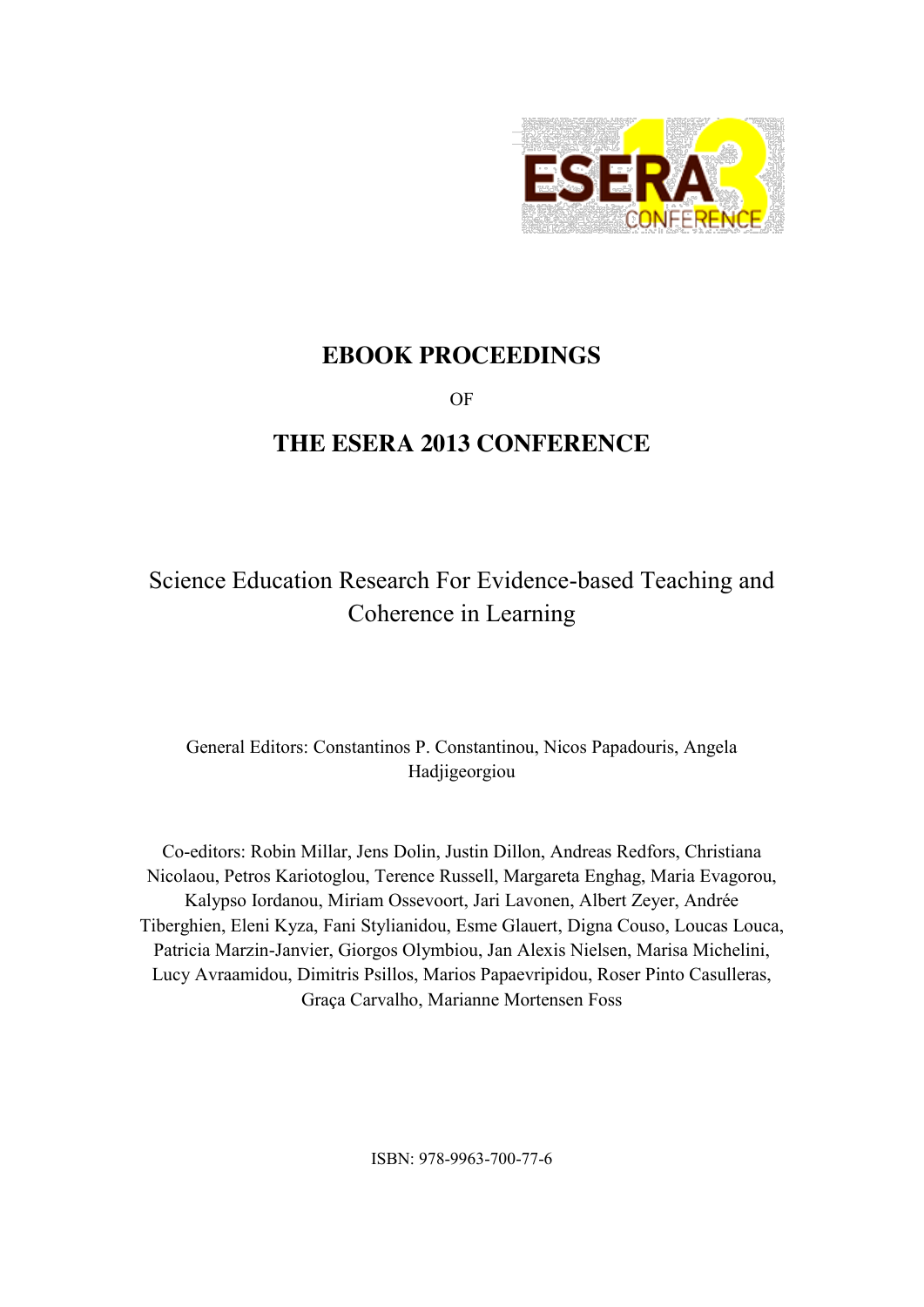The goal of this electronic book is to publish improved versions of the proposals presented (after peer evaluation) at the ESERA 2013 conference. These updated versions of the papers take into account the discussion which took place during the presentation as well as the feedback received from the reviewers. A total of 960 submissions were received for the conference out of which 339 papers are included in the e-book, following the two rounds of review.

On the whole, the e-book presents a comprehensive overview of ongoing studies in Science Education Research in Europe. It represents the current interests and areas under emphasis in the ESERA community at the end of 2013.

The e-book contains sixteen parts corresponding to the 16 strands of the ESERA 2013 conference. Each part is co-edited by two or three persons, most of whom were strand chairs. The three formats of presentation made during the conference are published in this e-book. The length for a single oral presentation or poster is between 6 and 12 pages. For the symposium there are two possibilities: The whole symposium can be presented as a single paper of 6-12 pages or each contribution can be considered as a single oral presentation (6-12 pages).

All papers in this e-book correspond to communications submitted and accepted for the ESERA 2013 conference that were reviewed by two or three referees, prior to presentation in September 2013. Moreover the co- editors carried out a global reviewing of the updated versions of the papers, which were all submitted after the conference. ESERA or the editors and co-editors do not necessarily endorse or share the ideas and views presented in or implied by the articles included in this book.

 $\mathcal{L}_\text{max} = \frac{1}{2} \sum_{i=1}^n \mathcal{L}_\text{max}(\mathbf{z}_i - \mathbf{z}_i)$ 

The appropriate APA style for referencing this e-book is as follows:

Constantinou, C. P., Papadouris, N., & Hadjigeorgiou, A. (Eds.). (2014). E-Book Proceedings of the ESERA 2013 Conference: Science Education Research For Evidence-based Teaching and Coherence in Learning. Nicosia, Cyprus: European Science Education Research Association. ISBN: 978-9963-700-77-6

The appropriate APA style for referencing individual articles in the e-book is as follows : [Author(s)]. (2014). [Title of article], In C. P. Constantinou, N. Papadouris & A. Hadjigeorgiou (Eds.), E-Book Proceedings of the ESERA 2013 Conference: Science Education Research For Evidence-based Teaching and Coherence in Learning. Part [strand number] (co-ed. Editors of the strand chapter), (pp.[page numbers]) Nicosia, Cyprus: European Science Education Research Association. ISBN: 978-9963-700-77-6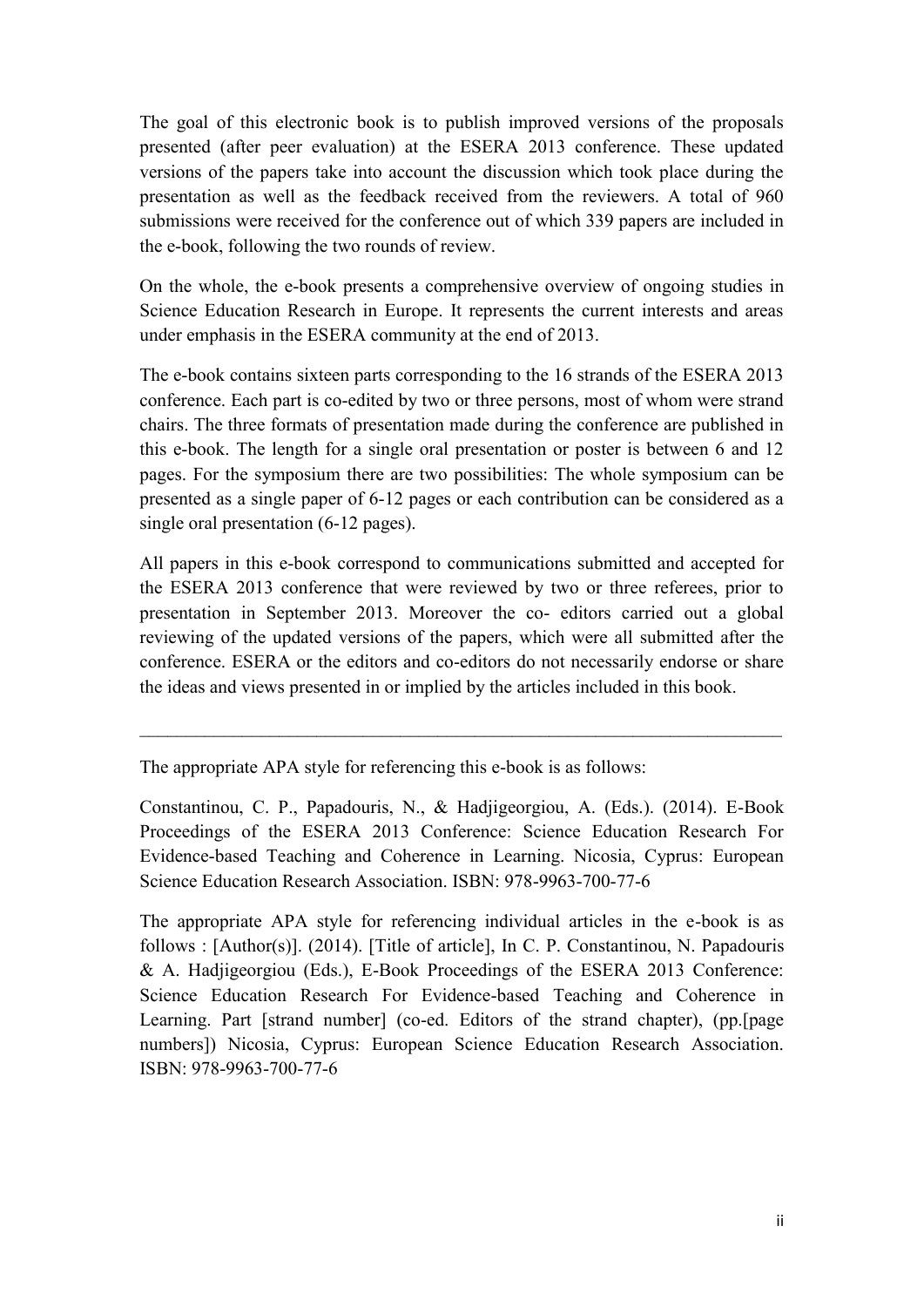# **STUDENT TEACHERS WRITING SCIENCE STORIES: A CASE STUDY**

#### *Federico Corni1 , Enrico Giliberti1 , Hans U. Fuchs<sup>2</sup>*

<sup>1</sup> University of Modena and Reggio Emilia, Department of Education and Humanities, Reggio Emilia, Italy

<sup>2</sup> Zurich University of Applied Sciences at Winterthur, Department of Physics, Winterthur, Switzerland

*Abstract*: In the following, we will present a few case studies of stories for science education. These were prepared by student teachers at the end of an elective laboratory course (16 hours) that focused on stories and followed the mandatory Fundamental Physics and Laboratory course (50 hours) at the University of Modena and Reggio Emilia. Both courses are based upon structures of figurative thought used in everyday language that even young children make use of. The structures referred to are found in the Force Dynamic Gestalt of natural forces such as heat, water, wind, electricity, chemicals, or motion. Cognitive linguists have identified image schemas which can be projected metaphorically upon particular phenomena, which then generate abstract concepts. The same structures figure prominently in the formal science of physics, allowing us to apply the power of natural language and narrative forms of science to comprehending nature.

In this paper, we will investigate the hypothesis that allowing student teachers to write science stories for primary school is analogous to physics students creating and executing experiments. Although the results of this study may be qualitative and limited to a few stories, they demonstrate that story writing is indeed a powerful tool for professional development. Moreover, they support the notion of the narrative character of science teaching and learning. They open new perspectives for science curricula for primary school and an interdisciplinary approach to learning science and language.

*Keywords:* primary school teacher training, narrative science, stories for science education, force dynamic gestalt

#### **INTRODUCTION**

Teaching science to children in primary school and to student teachers are deeply related challenges. In order to make the training of primary school teachers more effective, we need to consider how a child's mind approaches nature. In the early years of primary school, children have not yet mastered reading and writing and cannot rely on the usual tools of literacy. They have a *mythic* understanding (Egan, 1988) which is similar to that of people in oral cultures who grasp their world in terms of gestalts of forces of nature.

Fuchs (2007) has identified a basic gestalt (called *Force Dynamic Gestalt* or FDG) that is based on cognitive linguistics (Croft & Cruse, 2004; Evans & Green, 2006). This is a foundation for scientific understanding derived from mythic culture. It is structured mainly in terms of three schematic aspects used for understanding complex psychological (fear, happiness, pain), social (justice, the mar-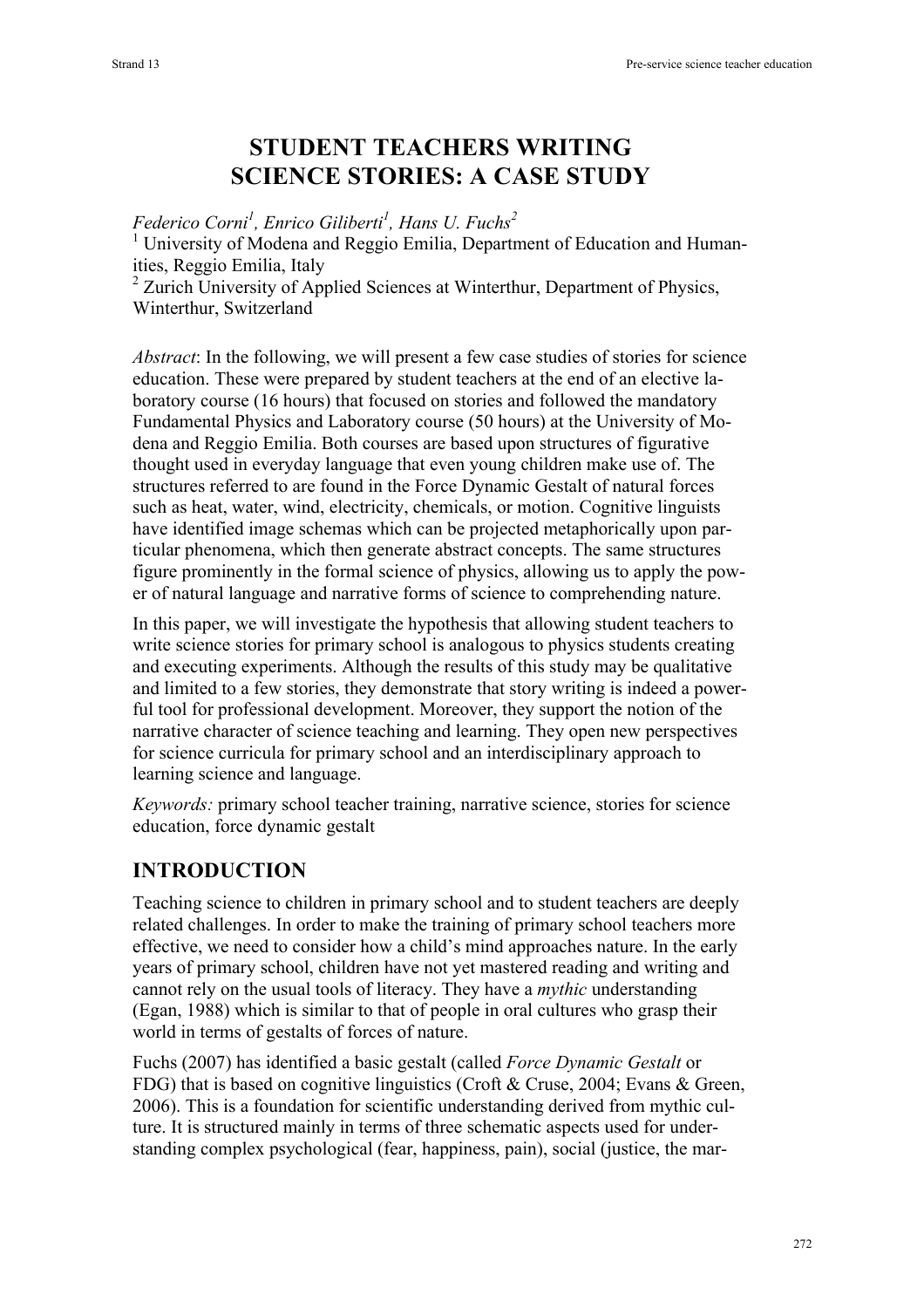ket), and natural phenomena. By metaphoric projection, these schemas lead to fundamental abstract concepts that can be applied to explain (natural) phenomena: *fluid substance*, *vertical scale*, and *force* or *power*. The *image schema* (Johnson, 1987) of fluid substance leads to the notion of an amount or quantity and is related to the scientific concept of *extensive quantity*. The image schema of (vertical) scale structures intensity and corresponds to the scientific concept of *intensive quantity* or generalized potential (it is derived from the perception of polarities). Finally, the schema of force summarizes various simpler schemas of direct manipulation (Lakoff & Johnson, 1980; Talmy, 2000) and is related to *causation* and the scientific concept of *energy*.

In addition to these three basic aspects, there are other image schemas in the structure of the FDG. In physics and chemistry, each of the gestalts of forces (fluids, electricity, thermodynamics, gravity, linear and rotational motion, chemistry) obtains its proper extensive quantity (volume, electric charge, entropy, mass, momentum, spin, amount of substance) that accumulates in containers (materials, bodies); the quantity flows through the boundaries of the container driven by a negative difference of the conjugate generalized potential (pressure, voltage, temperature, gravitational potential, velocity, angular speed, chemical potential); the scientific concept of *capacitance* relates to the way in which the potential increases when the extensive quantity accumulates in a container; and *resistance* relates to the way in which the potential difference grows in order to increase a current. In this framework, science education consists of helping children to recognize, differentiate, and apply the various aspects and schemas of a force. Basing conceptualizations of natural processes upon image schemas in general and upon the figurative structures of the FDG in particular, is expected to provide a solid grounding for primary school science (Fuchs, 2013a; Corni, 2013a). It allows for a direct approach to a narrative form of science education suitable for young children. Stories are therefore a good tool for teaching science to young children (Corni, 2013b).

If student teachers learn to apply good natural language to the gestalt of forces and if they are reassured that they possess the power of thought reflected in that language, they will become inclined to believe in their ability to be good narrators of things happening in nature. In stories, the *story schema* (Mandler, 1984; Egan, 1986, 1988), underlying narrative understanding, combines with the *character schema* of the gestalt of natural forces (wind, fire, water, chemicals, light, food, motion, etc.) to create a world easily understood by children of various ages (Fuchs, 2013b). Children who are learning to think and speak about human affairs—thereby combining the structure of story schema with a feeling for the characters of social and psychological forces—are expected to learn about and understand the characters of natural forces.

In stories for the youngest children, we start by putting emphasis upon the story schema with its power to engage affective understanding (the drama of humans or animals that experience natural forces). Then, as children grow, we can let the characters of forces of nature with their aspects of intensity, quantity and force/power, step from the background into the foreground, slowly leading to more formal narratives.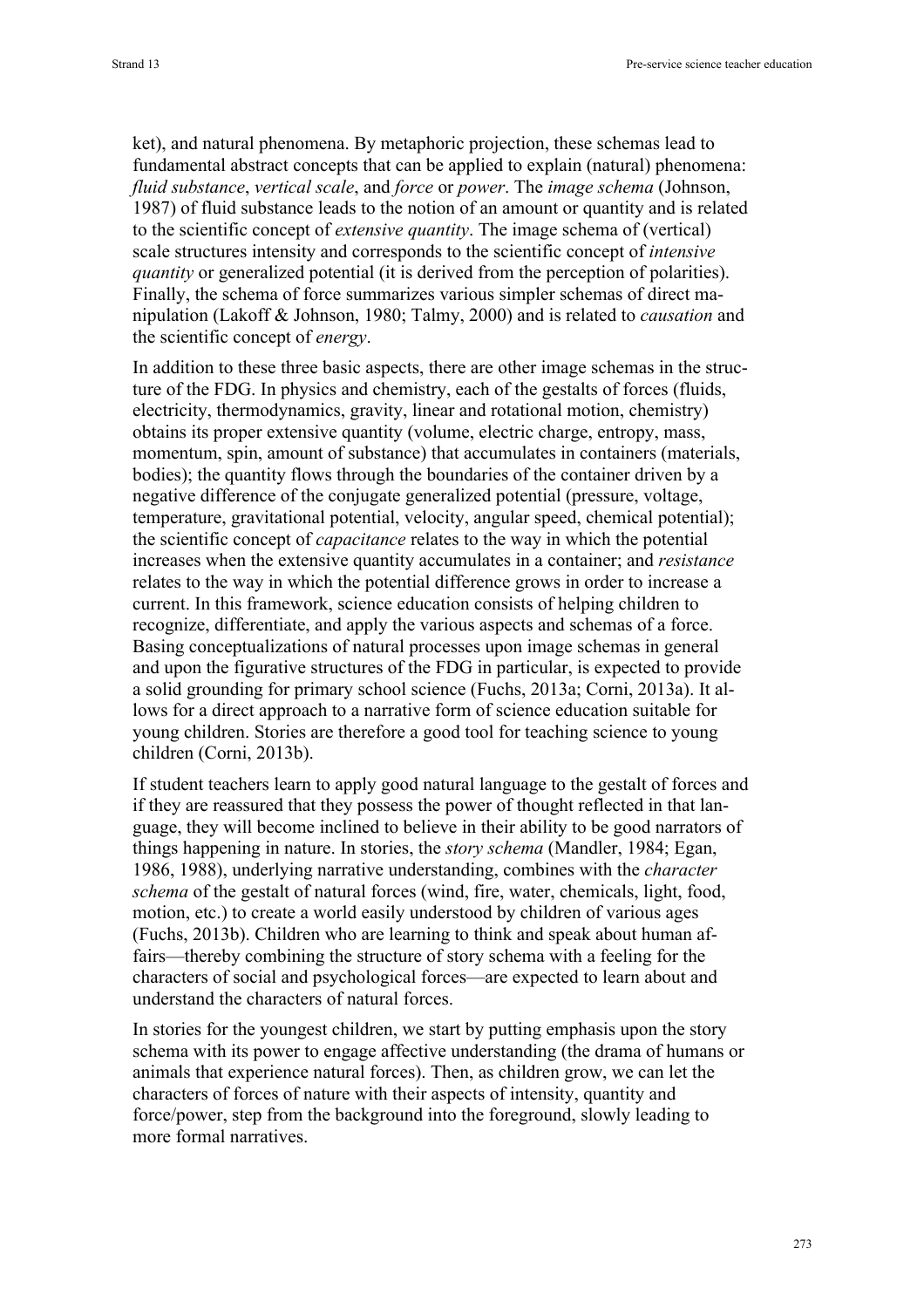In this paper, we will outline the structure and the contents of a pre-service teachers' course in physics based on the concepts described here. We will also report on analyses of stories created by the student teachers themselves.

# **HYPOTHESIS AND RESEARCH QUESTION**

We will base our investigation upon the following assumption: For student teachers, the task of developing a story for science education for the early years of primary school is equivalent to giving a physics student the task of planning and executing an experiment. Both activities require methodological and conceptual skills, one in the professional context of science education, the other in physical research.

The goal of this investigation is to demonstrate *how student teachers trained in the framework of forces of nature deal with the experimental task of writing good stories for science education*. This task will be accomplished: i) by evaluating the stories produced by the students at the end of the course, and ii) by analyzing the students' answers to a questionnaire given one year after completion of the didactical activities.

# **STRUCTURE AND CONTENTS OF THE COURSE**

The course addressed prospective primary school teachers (second year of the degree in Primary Education) in the first semester of the 2011-2012 academic year at the Department of Education and Humanities of the University of Modena and Reggio Emilia.

There were various didactical activities connected with the course (76 hours in total).

### **Physics lessons**

A physics course (Part I, 30 hours, attended by about 60 students) was taught using the approach afforded by the aspects of the Force Dynamic Gestalt (quantity, intensity, force/power)

These aspects span various topics of physics and form the basis of our metaphorical understanding of forces of nature.

The topics were:

- Figurative thought, image schemas, FDG of natural forces and metaphorical projection;
- Extensive and conjugated intensive quantities (extended potentials) related to a physical process, energy (balance between quantity and change in intensity among coupled processes in a cause-effect chain);
- Fluids, Motion, Thermal phenomena, Electricity, Chemical substances. For every phenomenon, the corresponding extensive (volume, momentum, entropy, charge, substance amount) and intensive quantities (pressure, velocity, temperature, electric potential, chemical potential) and their mutual relations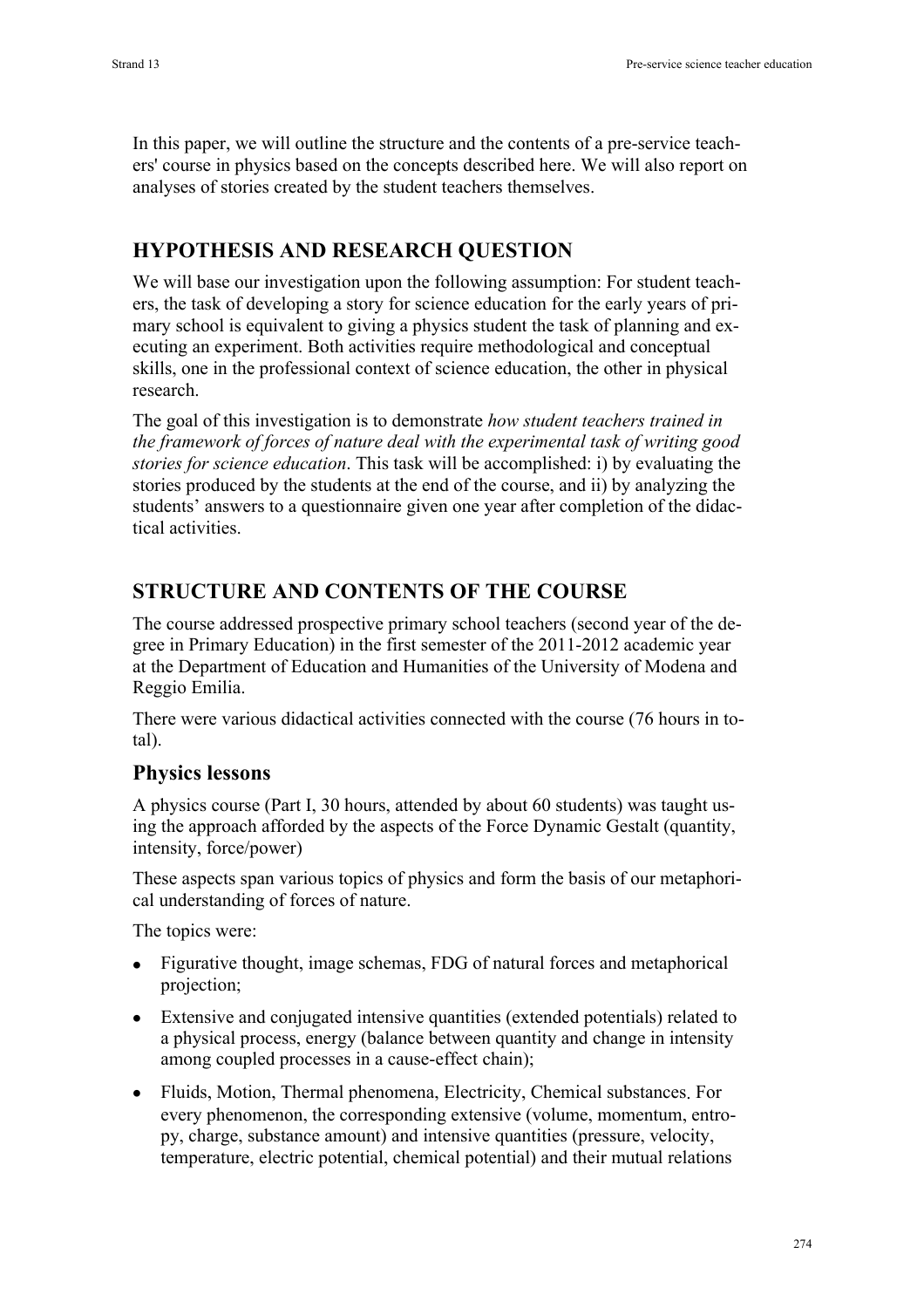leading to the concepts of capacitance, resistance, current, and energy, were analyzed.

The goal was to supply students with simple concepts that are powerful enough to scientifically interpret everyday phenomena that might also be encountered in school.

# **Experimental activities**

The second part of the course (Part II, 30 hours, attended by the same group of about 60 students) provided the introduction to measurements and error handling.

It also proposed some laboratory experiments, measurements, and (graphical) search for simple relations (linearity and proportionality) that were executed by students in groups of 4-6. In the last 8 of the 30 hours of the laboratory, methodological issues were covered and didactical activities designed which take the cognitive and linguistic skills of children aged 5-11 into account.

# **Exam**

Afterwards, students prepare for the final (oral) exam by submitting:

- a summary of a lesson on the topics covered during a period of the first part of the course (group activity);
- a didactical unit about a physical argument using stories, experiments and general activities (individual activity);
- a story for physics education (individual activity).

### **Laboratory on stories**

The last (optional and not assessed) part of the course (Part III, 16 hours, attended by 22 of the previous students) was a laboratory that was available to students after the exam, at the beginning of the second semester.

The students were personally involved in working with stories for physics education. After an introduction about the interplay between *story schema* (Egan, 1986) and *character schema* (Fuchs, 2013b) and the analysis of some case studies taken from the stories presented for the exam, every student was invited to:

- review and correct the story created for the exam and one created by another student;
- design a didactical unit around a given story (the course teacher gave the students a story about heat and asked them to design a didactical path for a primary school class, specifying activities, scheduling, materials, grouping, setting etc., and explaining every choice made);
- write a new story for the first years of primary school;
- discuss the new story with the course teacher:
- revise the new story according to the suggestions of the course teacher.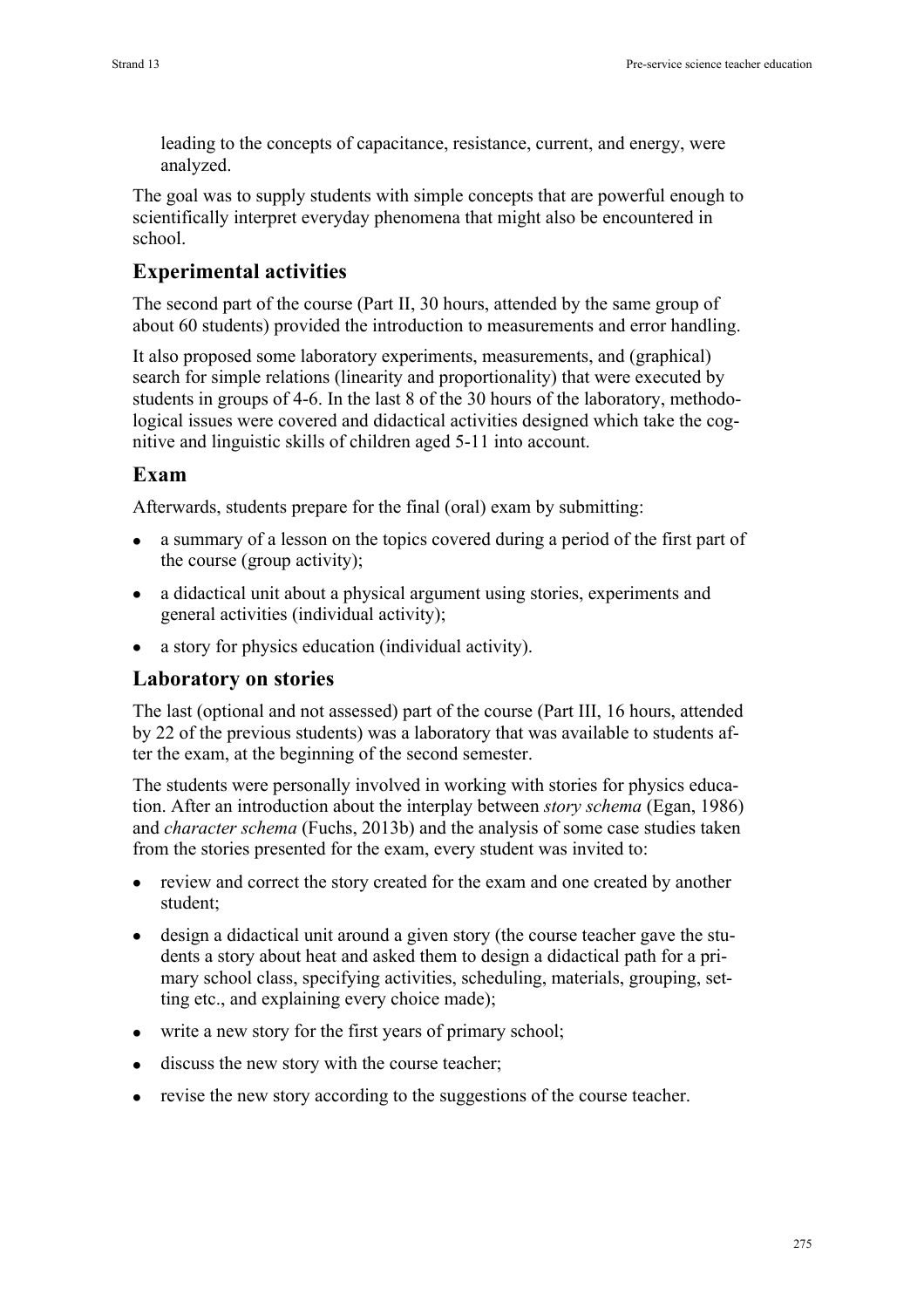# **DATA**

The stories analysed in this paper (section 5.1), 17 in total, were written by the student teachers at the end of the 16 hours of laboratory work (5 stories have been excluded from the analysis due to incomplete data). The requirement for the story was that it be suitable for young children (5-6 years old) and use the example of fluids.

To test the soundness and the stability of the course contents (disciplinary aspect – section 5.2) and the students' ability to use stories (methodological aspect – section 5.3), a questionnaire was given to some students one year after the course. It concerned two stories given to every student, the first was the one the student wrote at the end of the course (own story), and the second was a story written by another student (assigned story). For data homogeneity, we have assigned four stories selected among the available 17 ones.

For each story, the student had to explain:

- the science behind the story in more technical form (disciplinary aspect);
- class activities to be associated with such story (methodological aspect).

In total, 11 questionnaires were returned.

### **ANALYSIS**

#### **Stories written by the students at the end of the course**

The criteria for analysis dealt with the various topics discussed during the course:

- *story schema*, with initial tension providing affective involvement, development of the story and a satisfactory ending.
- *character schema*, with expressions related to the FDG aspects of intensity, quantity and force/power of a force of nature
- elementary concepts such as container, current, and resistance
- appropriateness of the story to children 5-6 years old, taking into account the language, the length of the phrases and the presence of images.

We have analysed both the story as written by the student, and the revised story after discussion with the course teacher. For every criterion, we simply checked if it was present or not.

We present the story "Theodore the beaver" here as an example. This was an assigned story and one of the four selected stories. Table 1 reports the expressions in the story and their analysis according to the criteria above.

Table 2 summarizes the results (percentage of stories matching some main criteria) of the analysis of the students' stories before and after discussion with the course teacher. We found that in every story, at least one of the FDG aspects is present (character schema), with an average of 1.5 aspects before and 2.1 after discussion with the course teacher.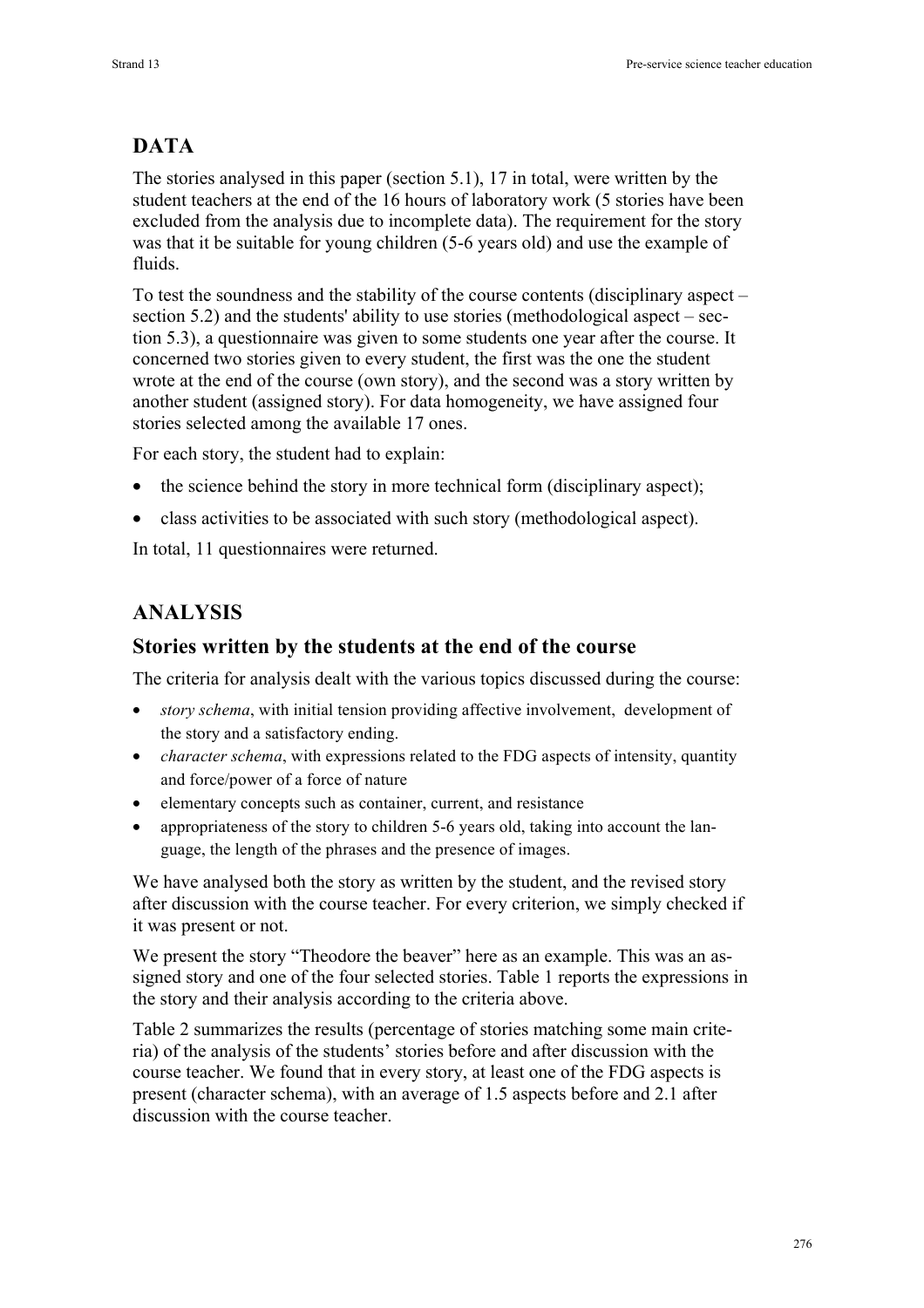#### Table 1

*Correspondence of the "Teodoro il castoro" expressions and the analysis criteria.*

| <i>Expression of the story</i>                                                                                                                                                                                                 | Interpretation                                                            | Criterion              |                         |
|--------------------------------------------------------------------------------------------------------------------------------------------------------------------------------------------------------------------------------|---------------------------------------------------------------------------|------------------------|-------------------------|
| One day, beaver daddy asked Teo-<br>doro to help him add a new piece to<br>the dam made of sticks, which de-<br>limited their territory, in order to<br>make it safer.                                                         | Family affects<br>House safety                                            | <b>Story</b><br>schema | Affective<br>evolvement |
| As Teodoro was adding sticks to the<br>dam, he noticed that the water of the<br>river, which had beenflowing placid-<br>ly, suddenly became faster.                                                                            | Increase of<br>water velocity<br>due to de-<br>crease of<br>cross section | Elementary<br>concepts | Current                 |
| "I begin to feel confined, Teodoro!"<br>And this makes me very agitated!",<br>answered the water.                                                                                                                              | Increase of<br>pressure due<br>to increase of<br>resistance               | Character<br>schema    | Intensity               |
| But after the dam was complete,<br>there was no space remaining for the<br>water. The river could hardly flow<br>between the sticks and the mud. []<br>It (the water) went around, but did<br>not succeed in crossing the dam. | Obstacle pro-<br>vided by the<br>little passages                          | Elementary<br>concepts | Resistance              |
| Then a little explosion occurred<br>The Teodoro's family was woken up<br>by a very loud noise: part of the dam<br>had been swept away by the river!                                                                            | Development<br>of new phe-<br>nomena (ex-<br>plosion, noise,<br>collapse) | Character<br>schema    | Force/power             |
| The next morning, however, Teodo-<br>ro noticed that the water of the river<br>had returned to its usual placid flow!<br>[], but Teodoro had surely learned<br>a lesson!                                                       | Equilibrium<br>of natural<br>phenomena<br>after disequi-<br>librium       | <b>Story</b><br>schema | Ending                  |
|                                                                                                                                                                                                                                | Teodoro<br>learns how<br>nature works                                     |                        |                         |

### **Questionnaires (disciplinary aspects)**

We have compared the concepts evidenced by the students to those we recognize as present in the stories. To better analyse the students' answers, we have consid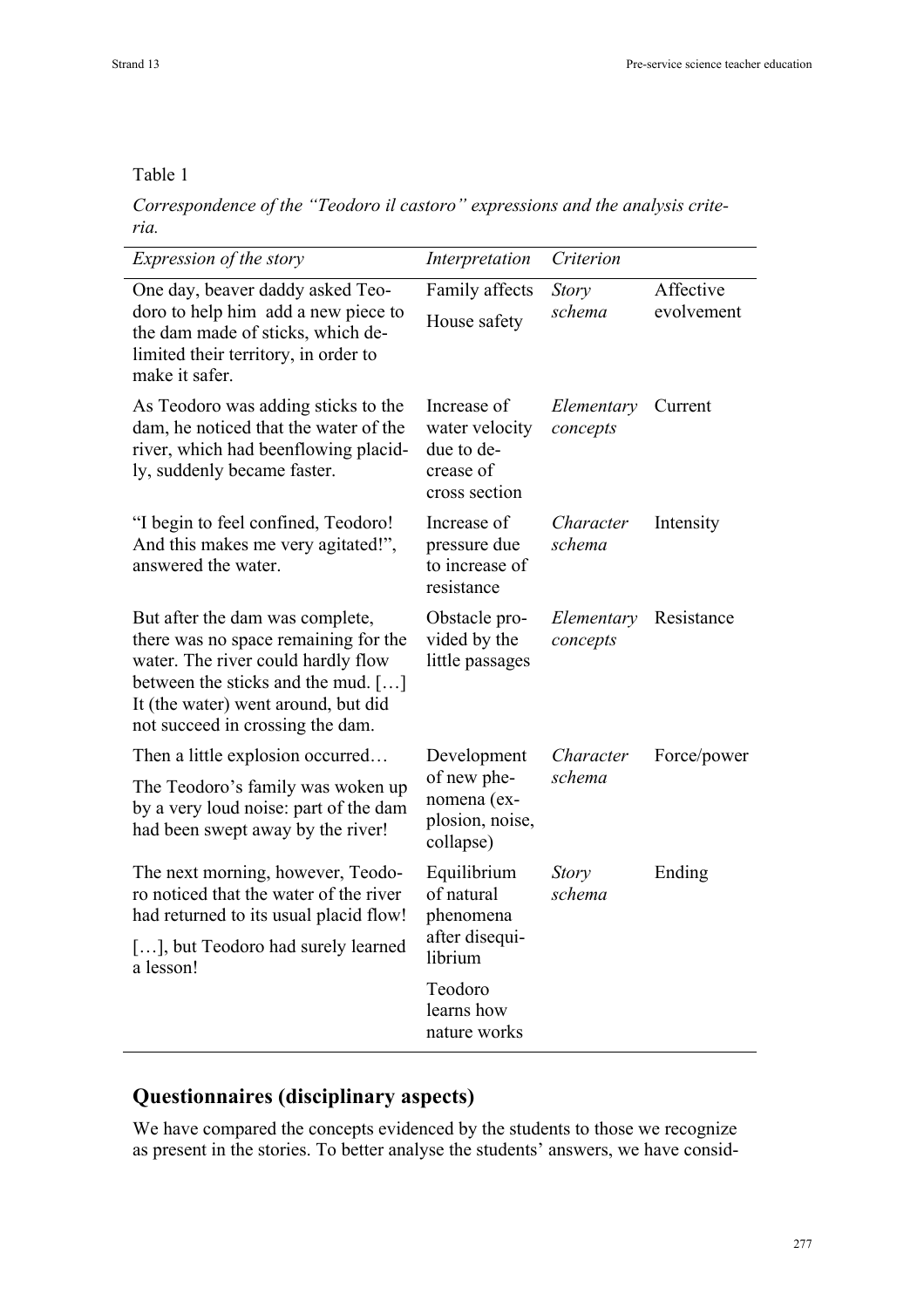ered some elementary concepts, as well as the aspects of the FDG. We consider the concept match (the student recognizes a concept we recognize in the story too), the concept mismatch (the student does not recognize a concept we recognize in the story), and the concept addition (the student mentions a concept we do not recognize explicitly in the story).

#### Table 2

*Results of analysis of the students' stories, before and after discussion with the course teacher.*

|                                   |                        | % before | % after |
|-----------------------------------|------------------------|----------|---------|
| Story schema                      | Affective involvement  | 94       | 100     |
|                                   | Development and ending | 94       | 94      |
|                                   | Quantity               | 53       | 76      |
| Character schema<br>(FDG aspects) | Intensity              | 59       | 71      |
|                                   | Force/power            | 41       | 65      |
|                                   | Natural language       | 100      | 100     |
| Adequateness                      | Length of phrases      | 100      | 100     |
|                                   | Images                 | 59       | 94      |

Table 3 summarizes the results of 11 questionnaires concerning the students' own stories. We report the percentages of match/mismatch for every concept, normalized to the occurrence we recognize, and the number of concept additions.

Globally for all concepts, the match percentage is 85% (the mismatch percentage is 15%), and the number of concept additions is 4.

Table 4 shows the results of the assigned stories. The collected questionnaires concerned the following stories: "Teodoro the beaver" (4 questionnaires), "Cocci and Wind" (4 questionnaires), "The train unable to brake" (1 questionnaire), and "The planet Gelaldo" (1 questionnaire). One questionnaire was not returned. For statistical relevance, we include the first two stories.

Globally for all concepts (comprising those of the stories excluded from Table 4), the match percentage is 64% (the mismatch percentage is 36%), and the number of concept additions is 4.

### **Questionnaires (methodological aspects)**

The activities to be associated with the stories proposed by the students have been classified according to the disciplines of the curriculum and according to their type. Table 5 reports the classification of the activities both for their own stories and for the assigned ones.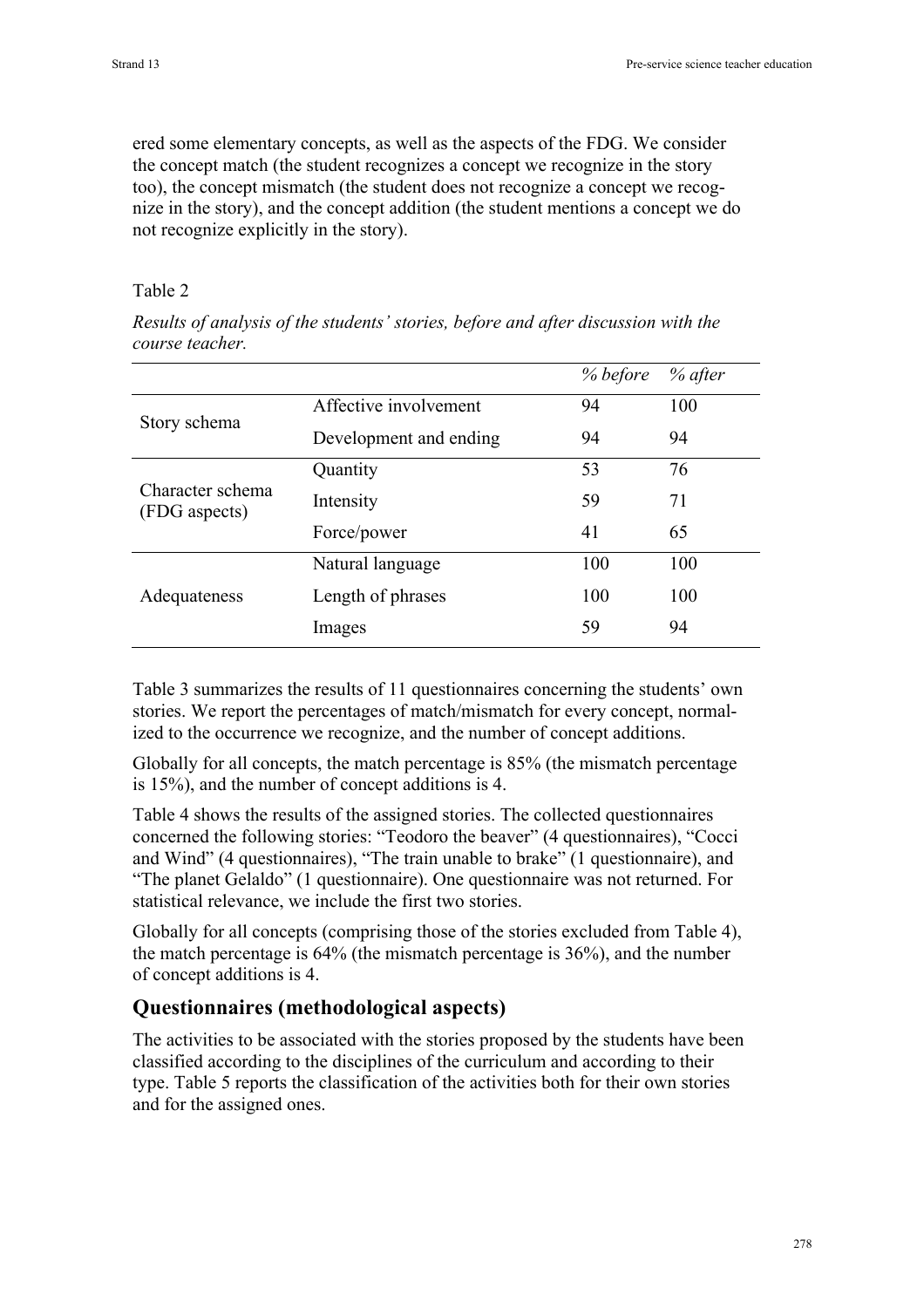### **DISCUSSION**

A previous study of the affinity of student teachers towards physics after this course (Corni et al., 2012) has outlined the growth of awareness (1) of their ability to understand and learn physics and (2) of the power of natural language and narrative forms of science for comprehending nature.

#### Table 3

|                        |                                   | $\%$  | $\%$           | concept        | added    |
|------------------------|-----------------------------------|-------|----------------|----------------|----------|
|                        |                                   | match | mismatch       | occurrence     | concept  |
| FDG aspects            | Quantity                          | 57    | 43             | 7              |          |
|                        | Intensity                         | 100   | $\theta$       | 9              | $\theta$ |
|                        | Force/power                       | 90    | 10             | 10             | $\theta$ |
| Elementary<br>concepts | Container                         | 100   | $\overline{0}$ | $\overline{2}$ |          |
|                        | Current                           | 100   | 0              |                |          |
|                        | Resistance                        | 50    | 50             | 2              | $\theta$ |
|                        | Diff. of inten-<br>sity as a push | 100   | 0              | 3              |          |
|                        |                                   |       |                |                |          |

*Results of the students' answers about the concepts present in the own story.*

The results of the present investigation, even if qualitative and limited to a few students and their stories, concern the students' awareness and the ability to write and use stories to teach physics. The goals here are to develop the ability to write well crafted stories, and the ability to employ such a story by analyzing its scientific contents and planning didactical activities.

#### **Ability to write stories**

Table 2 shows that before discussions with the course teacher, but especially afterwards, the students' stories exhibit high percentages of the qualities considered in this investigation. In particular, the students are able to write stories using everyday language suitable for young children that also follow a story schema.

Everyday language and the story form are recognized by students as powerful and proper in teaching physics (Fuchs, 2013a, 2013b; Corni, 2013a, 2013b). This is important, because it is often believed that a scientific story has to use technical language and contain scientific experiments. Including such technical elements leads to rather unnatural stories.

The fact that every story contains at least one aspect of the FDG, as well as the average numbers of aspects present (1.5 and 2.1, before and after the discussion with the course teacher, respectively), means that the students are able to deal with forces of nature in a story form. No particular aspect seems to be preferred or easier for them.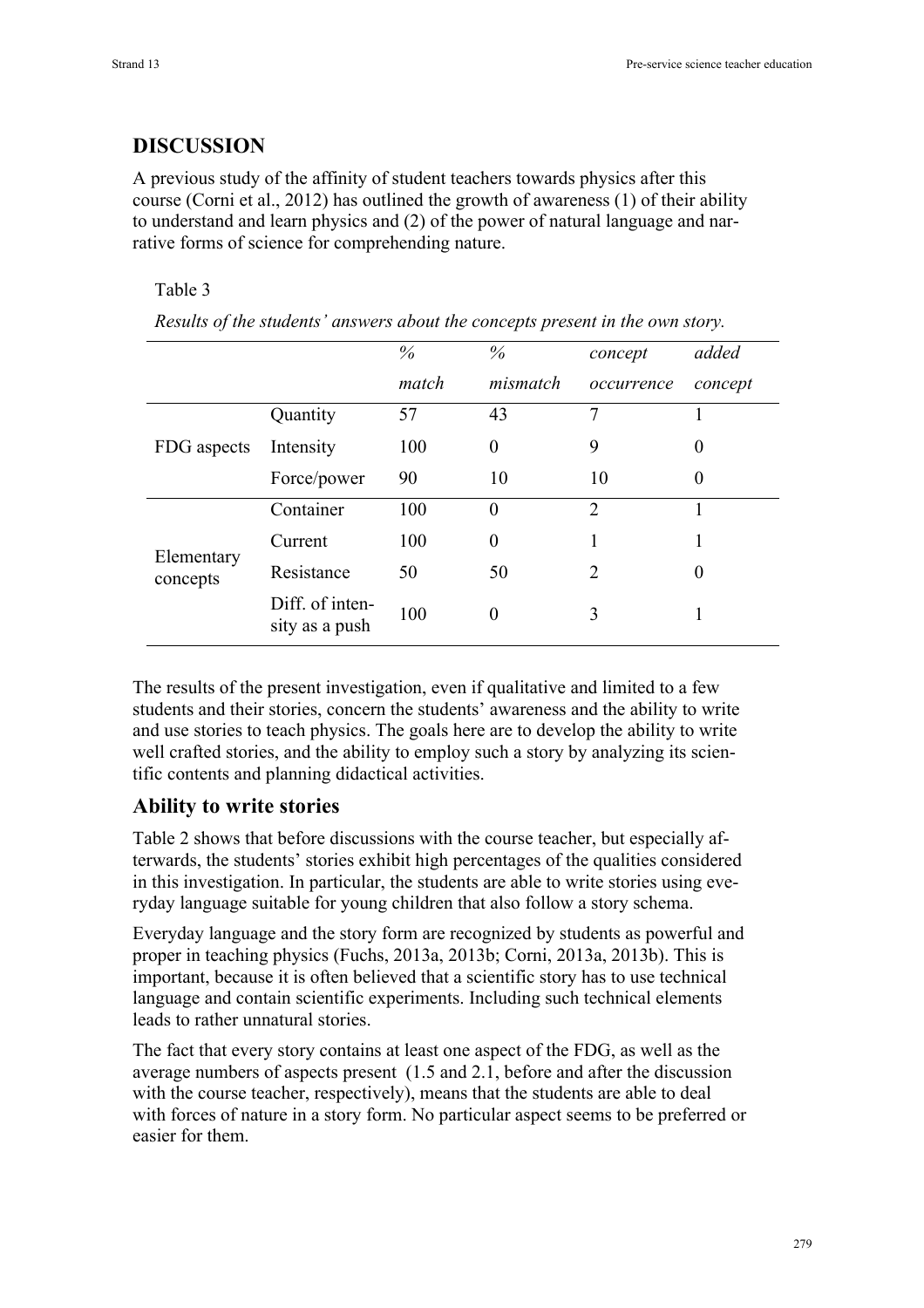#### **Ability to employ a story**

Tables 3 and 4 present the same information relating to the concepts recognized by the students in their own stories and in the one assigned, respectively.

#### Table 4

*Results of the students' answers about the concepts present in the assigned story. Note that this table refers to two particular stories, so some concepts will be not present.*

|                   |                        |                                      | $\%$        | $\%$     | added    |
|-------------------|------------------------|--------------------------------------|-------------|----------|----------|
|                   |                        |                                      | match       | mismatch | concept  |
|                   | FDG aspects            | Quantity                             | Not present |          | 1        |
|                   |                        | Intensity                            | 100         | $\theta$ | $\theta$ |
|                   |                        | Force/power                          | 75          | 25       | $\Omega$ |
| <b>Teodoro</b>    |                        | Container                            | Not present |          | 1        |
| the beaver        |                        | Current                              | 75          | 25       | $\Omega$ |
|                   | Elementary<br>concepts | Resistance                           | 25          | 75       | $\Omega$ |
|                   |                        | Diff. of in-<br>tensity as a<br>push | Not present |          | 1        |
|                   |                        | Quantity                             | 25          | 75       | $\theta$ |
|                   | FDG aspects            | Intensity                            | 50          | 50       | $\Omega$ |
| Cocci and<br>Wind |                        | Force/power                          | 100         | $\theta$ | $\Omega$ |
|                   |                        | Container                            | Not present |          | 1        |
|                   | Elementary<br>concepts | Current                              | Not present |          | $\Omega$ |
|                   |                        | Resistance                           | Not present |          | $\theta$ |
|                   |                        | Diff. of in-<br>tensity as a<br>push | Not present |          | $\theta$ |

The global match percentage is very high for their own stories, but lower for the assigned ones, even though they are good (85% vs. 64%).

This could be due to the fact that students knew their own stories very well, having designed and worked on them, as opposed to the assigned one, which was encountered only in connection with the questionnaire.

Due to the low amount of statistical data for the assigned story (the data for each story come from 4 students), we cannot prove any differences in answer distribution compared to the students' own stories: the data in the two tables is nearly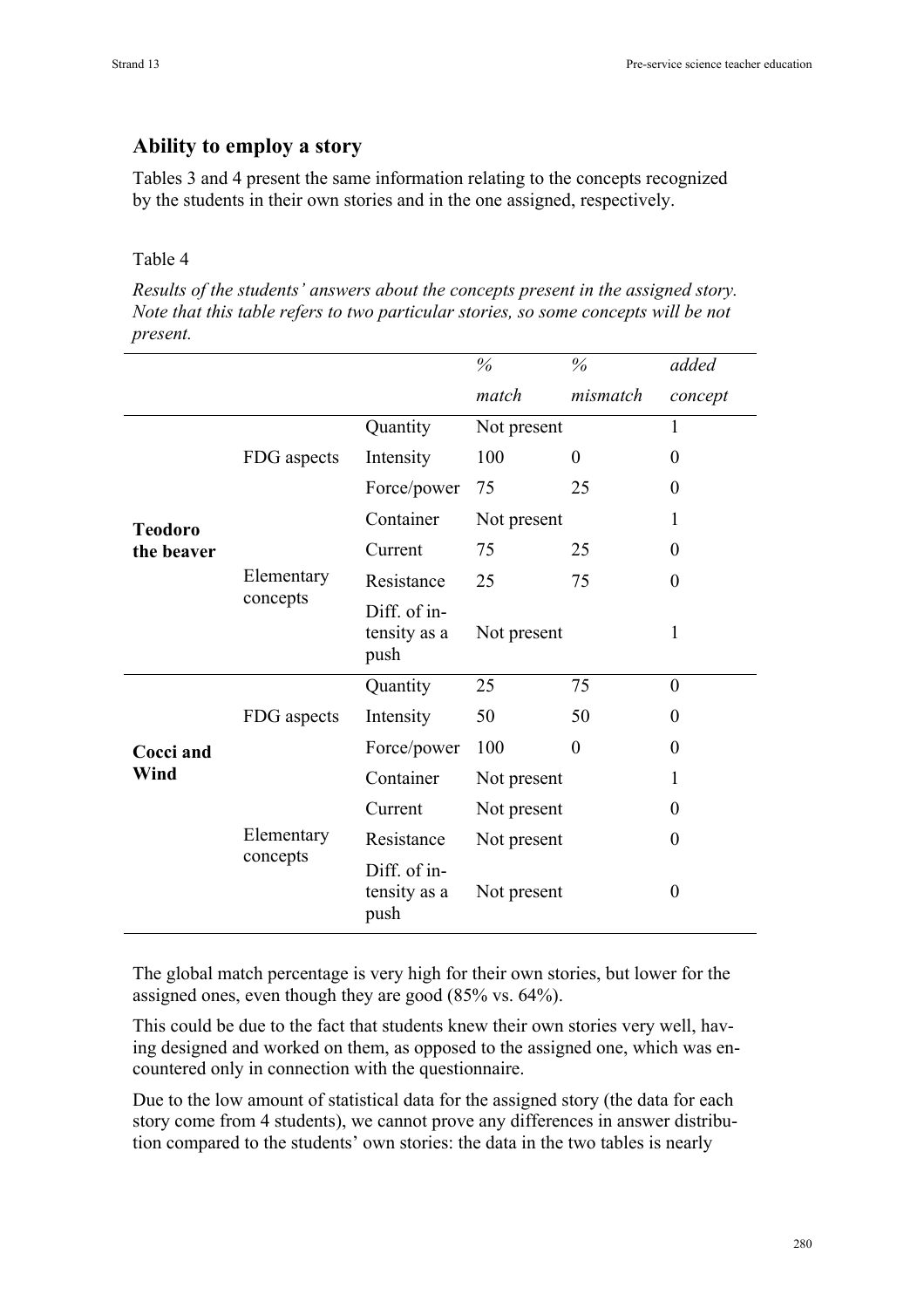consistent. The matches to the aspects of the FDG are the most reliable in Table 3 due to their high number of occurrences.

The data suggests that the students are more sensitive to the intensity and the force/power aspects, than to the aspect of quantity.

#### Table 5

*Activities proposed by the students divided by reference disciplines and types of activity.*

|                  |                      | Own story      | Assigned story |
|------------------|----------------------|----------------|----------------|
|                  | <b>Biology</b>       | 5              | 0              |
|                  | Chemistry            | $\overline{4}$ | 4              |
|                  | Geology              | $\overline{2}$ | 1              |
| Disciplines      | Language             | 3              | 1              |
|                  | Physics              | 12             | 15             |
|                  | Physical activities  | $\overline{2}$ | 2              |
|                  | Social education     | 1              | 0              |
|                  | Discussion           | 9              | 3              |
| Type of activity | Drawing              | 1              | 1              |
|                  | Experimental         | 16             | 14             |
|                  | Play                 | $\overline{2}$ | 4              |
|                  | Didactical excursion | 1              | 1              |

It is interesting that the students also refer to concepts not explicitly present in the story (4 added concepts, both for their own and the assigned stories). This can be interpreted to mean that the students perceive the story as an opportunity to expand the argument and to introduce other concepts related to the ones present in the story.

Table 5 shows that the students see their stories as an opportunity to propose various activities for different disciplines such as biology, social education, physical activities, as well as physics. This shows that a student attending this course feels the physics learned here is connected to all sciences and fields of knowledge, and that he/she will be able to design interdisciplinary didactical activities.

This is confirmed by the types of activities the students chose, which were not only the experimental, stereotypical ones for physics.

Rather, they demonstrate that physics education, and science education in general, needs to be relevant and within the reach of the children of that age.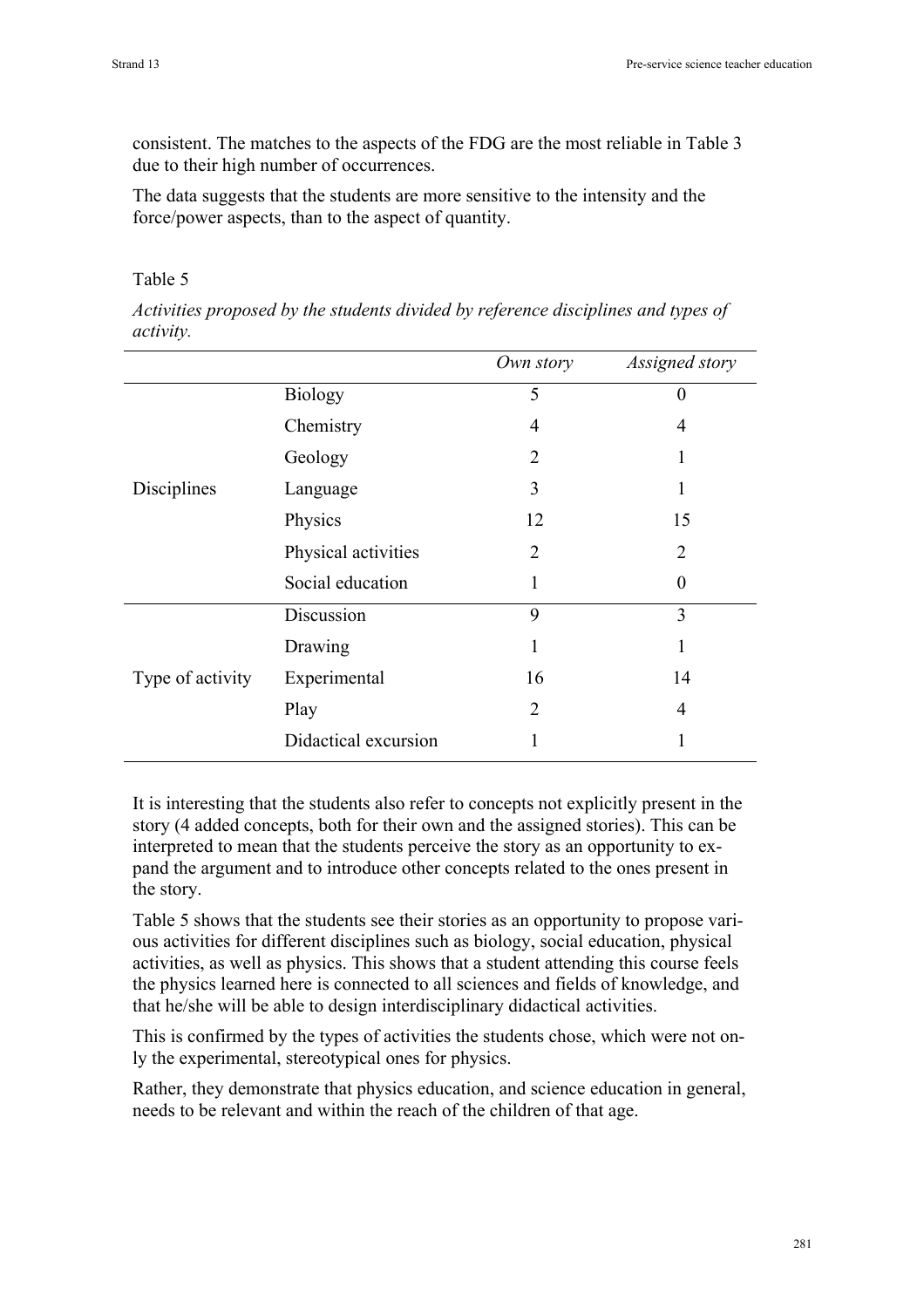# **CONCLUSIONS**

Our intentions here are not to demonstrate that this course, which relies on figurative structures of thought and narrative forms of science, will teach students more and better formal science than other more traditional ones. This would necessitate more extensive investigations with a larger number of students involved and control groups. Instead, we want to determine whether students are able to produce good stories that are suitable for children and to plan activities useful for science education. Moreover, we wanted to see if these abilities are stable over time. Our analysis indicates that these questions can be answered in the affirmative.

Important information can be obtained once these student teachers actually have a class of pupils. This is not possible at the moment, but we can gain some indications from the tutors that followed these students during their apprenticeship in a class (about 50 hours of presence with the tutor). We reached three of these tutors and interviewed them about the students' didactical abilities. On a scale from 1 to 6, they give students at least a 5 for the following abilities: planning, using stories, conducting laboratory activities, conducting physical activities, designing drawing activities and games, conducting class discussions.

Although the data presented is limited to a case study, our research and development open new perspectives for science curricula in primary schools and allow us to anticipate benefits from an interdisciplinary approach to science and language learning. Moreover, our results can be a base for designing more extensive research aimed at introducing figurative structures of everyday language and applying the power of narrative forms of science for comprehending nature in the university courses for student teachers, as well as in continuing education courses for in service teachers (Mariani, 2013).

### **REFERNCES**

- Corni, F., Fuchs, H.U., Giliberti, E., & Mariani, C. (2012). Primary school teachers: Becoming aware of the relevance of their own scientific knowledge. P*roceedings of the World Conference in Physics Education 2012.* Istanbul.
- Corni, F. (2013a). Force Dynamic Gestalt, image schema e concetti scientifici. In Corni, F. (Ed.) *Le scienze nella prima educazione.* Trento: Edizioni Centro Studi Erickson.
- Corni, F. (2013b). Stories in Physics education. In Sidharth, B., Michelini, M., Santi)L.)(Eds.))*Frontiers of Fundamental Physics and Physics Education Research*. Milano: Springer.
- Croft, W., & Cruse, D. A. (2004). *Cognitive Linguistics.* Cambridge: Cambridge University Press.
- Egan, K. (1986). *Teaching as Story Telling An Alternative Approach to Teaching and Curriculum in the Elementary School.* Chicago: The University of Chicago Press.
- Egan, K. (1988). *Primary Understanding.* New York: Routledge.